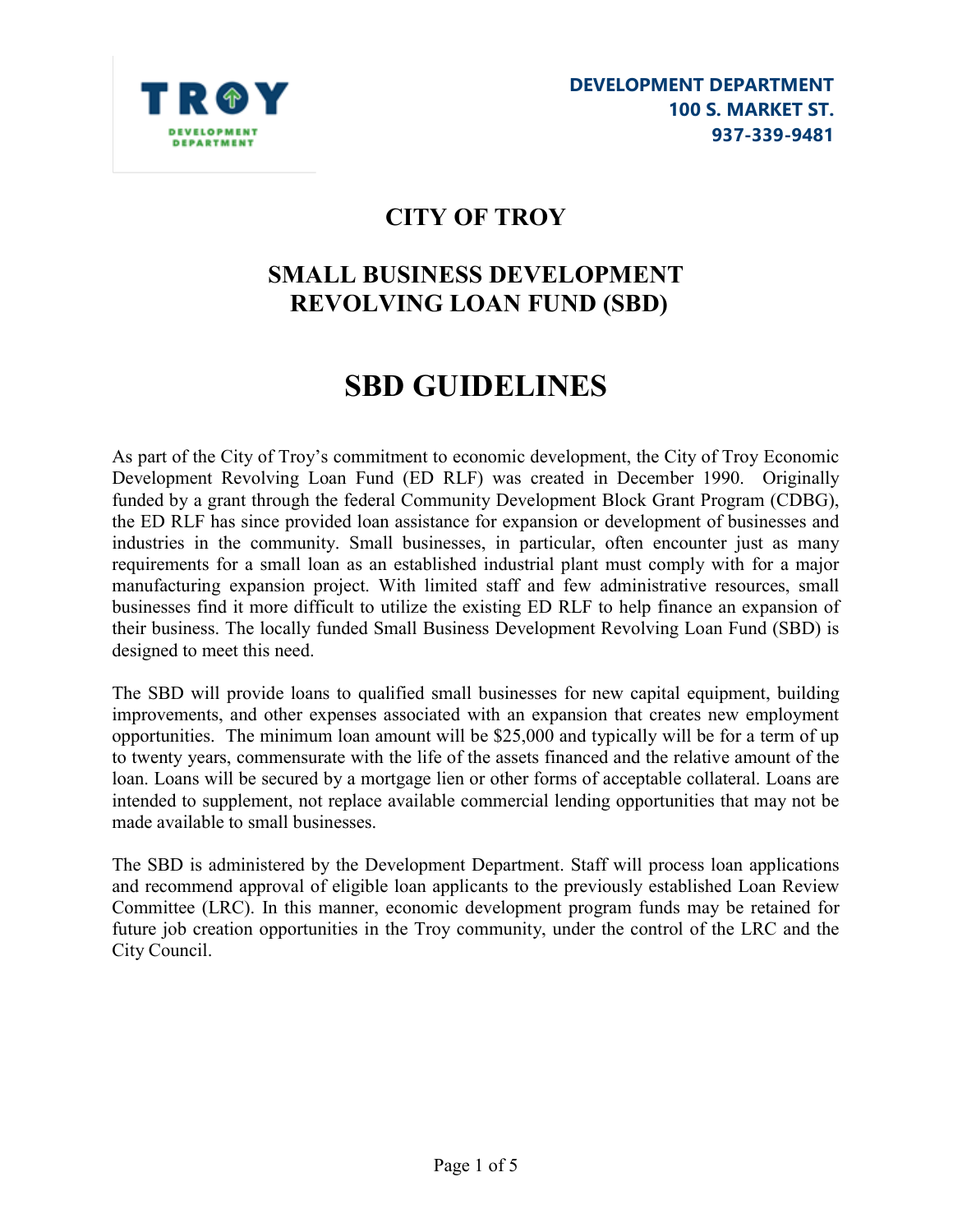

## Loan Amounts

Minimum loan amount is \$25,000 per project. Loan amounts are negotiable based on the uncommitted fund amounts in the SBD. Loans may be granted by a majority vote of the LRC, and must be approved by City Council. In keeping with the past standard for the ED RLF, SBD loans typically will not be made without at least 1 job created by the business expansion.

#### Limits of Assistance

SBD loans are designed to provide "gap financing" of a qualifying expansion project for a small business with existing employment of not more than fifty persons. The amount and term of the assistance will be commensurate with the security provided, including an acceptable mortgage lien on real estate, a lien on capital equipment/machinery, or other forms of collateral approved by the LRC. A letter from the lending institution contributing to the business expansion project will be due with the submission of the SBD loan application. This funding is NOT available for start-up businesses.

#### Eligible Uses of Loan Funds

The primary purpose of the SBD loan program is to provide funds for the following types of business expansions:

- Purchase or leasing of new capital equipment;
- Purchase or leasing of new non-capital equipment;
- Financing of new inventory or material purchases;
- Business building improvements with job creation;
- Other business expansion expenses deemed eligible by the LRC.

#### Ineligible Uses of Loan Funds

- Refinancing of existing debt;
- Financing of working capital;
- Intra-family or similar "non-arm's-length" transactions;
- Payment of property taxes or assessments;
- Exterior modifications in the Historic District that have not been approved by the Troy Planning Commission;
- Financing of projects for businesses that have the capacity to finance required funding through conventional sources at acceptable terms;
- Any other proposed use of funds deemed ineligible by the LRC.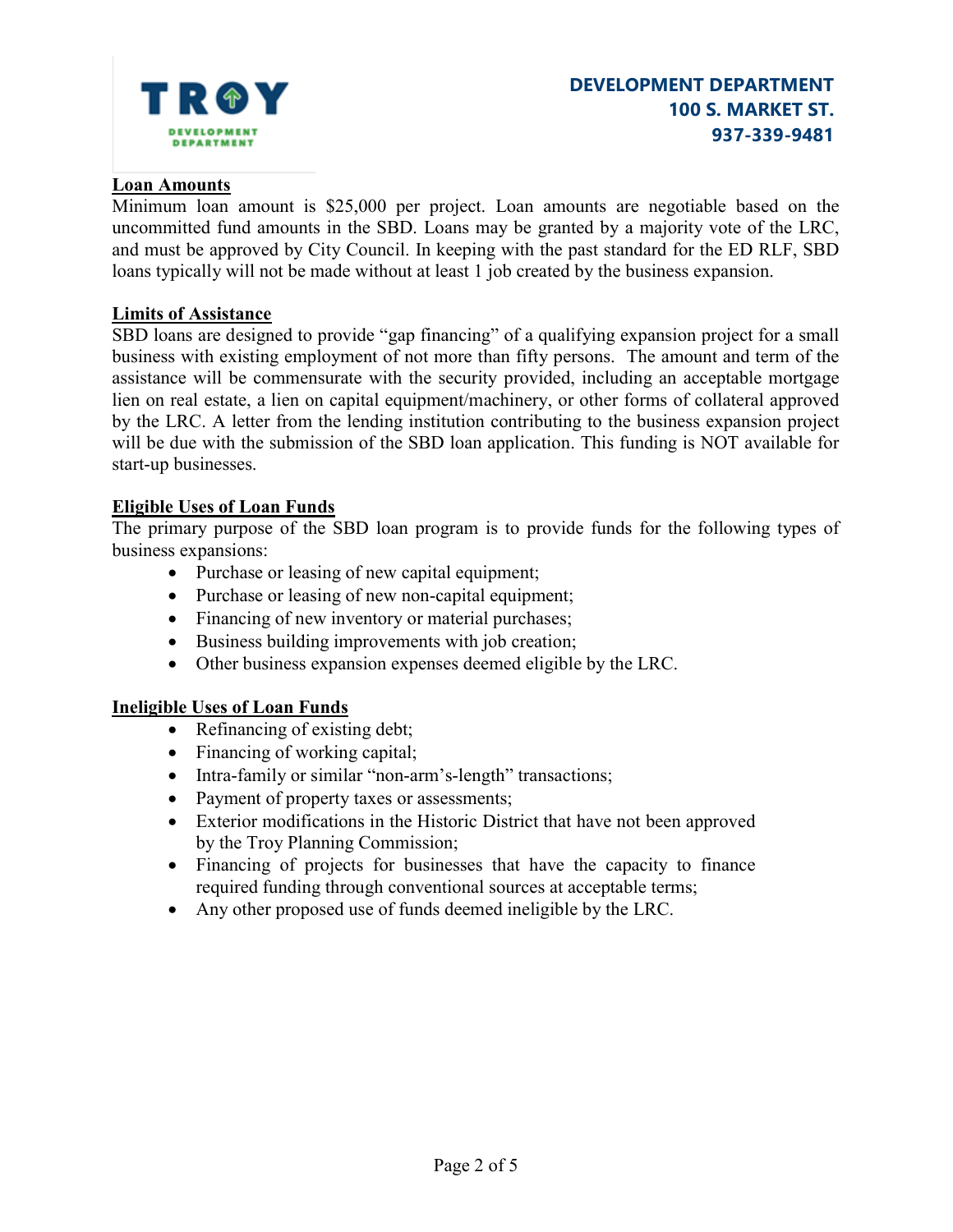

## Application Requirements

Applicants must complete the SBD application provided by the LRC. The application may be required to contain the following exhibits:

#### Financial:

- Detailed business plan for the expansion project;
- Personal financial statement for each individual with at least twenty percent interest in the company;
- Financial statements from prior three years (Balance Sheet and Profit and Loss statements);
- Schedule of Accounts Payable and Receivables;
- Interim financial statement to the nearest quarter;
- Proforma of financial projections on a quarterly basis for the first two years following the loan closing;
- Letter of recommendation or acknowledgement from existing debt-holder(s) regarding this application;
- Statement of the anticipated draw down schedule of SBD funds.

# Collateral (100% of loan amount required):

- Recent appraisal or county tax records of any real estate which will be offered as collateral;
- Listing of outstanding liens and mortgages on the property/assets proposed as security;
- Evidence of authority to make improvements such as a deed, qualifying lease, or notarized authorization from the property owner;
- Personal guarantee;
- If real estate is used as collateral a recent title exam is required.

# Project:

- Detailed estimates for each projected expense of the business expansion;
- Verification of the costs/value of the assets to be funded as part of the total financing package;
- Construction plans for any proposed building improvements;
- Written cost estimates or contracts for building improvements.

Loan Terms - All loan recipients will be required to enter into a "Loan Agreement" with the City of Troy setting forth the following loan terms and obligations. All applicants MUST provide 10% of the requested SBD Loan amount.

**Application Fee** – A non-refundable fee of \$100.00 is payable at the time the application is submitted for LRC review.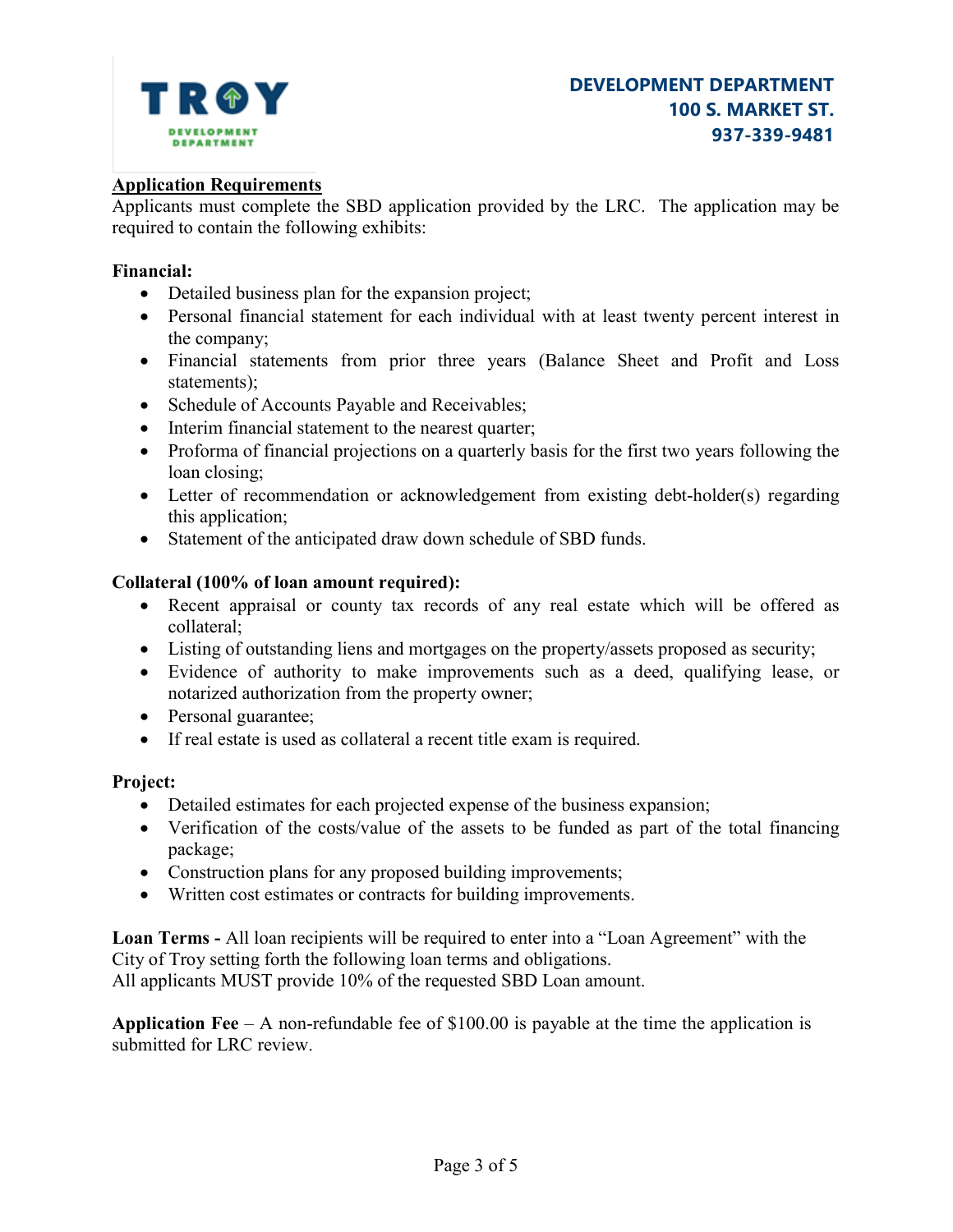

Interest Rate – Interest rates will be set when a COMPLETE application is submitted. Interest Rates are as follows:

- Less than ten years  $= 0.5\%$  below current Prime Rate;
- Ten to fifteen years = current Prime Rate;
- Greater than fifteen to twenty years  $=$  current Prime Rate plus 1%.

#### Loan Approval Process

Completed SBD loan applications will be submitted to the LRC for review with a funding recommendation from the Development Department. The LRC shall review each application on its own merits and upon the LRC's opinion of the impact the project will have on the economic development efforts in the City of Troy. In addition to LRC approval, the approval of City Council is required.

Closing Fee – To be paid at the time of the loan closing at 1.5% of the total loan amount.

Repayment – Complete repayment of the loan is required in monthly installments of amortized principal and interest within the loan period, as agreed upon by the applicant and the LRC. The LRC and City Council, on request of the applicant, may consider and grant the deferment of principal payments for up to 12 months, when deemed appropriate. The City of Troy requires automatic deduction for the payment of the loan. This deduction will occur on the  $1<sup>st</sup>$  of the month. If the normal due date falls on a non-business day, then the deduction will occur on the proceeding business day.

Late Payments – A penalty of 10% of the overdue payment amount will be required each month for any payment 10 or more days past due. Standard monthly payments will typically be due on the first day of each month.

Additional Fees - Requests for consideration of re-amortization of a loan or subordination of a mortgage shall be accompanied by a fee of \$100.

Transferability – SBD loans may not be transferred from the borrower to another party without the prior approval of the City of Troy.

Occupancy Requirement – Borrowers who own and operate a business that benefits from the loan proceeds shall be considered in default on the loan in the event the borrower relocates the business outside of the City of Troy or ceases operation of the business.